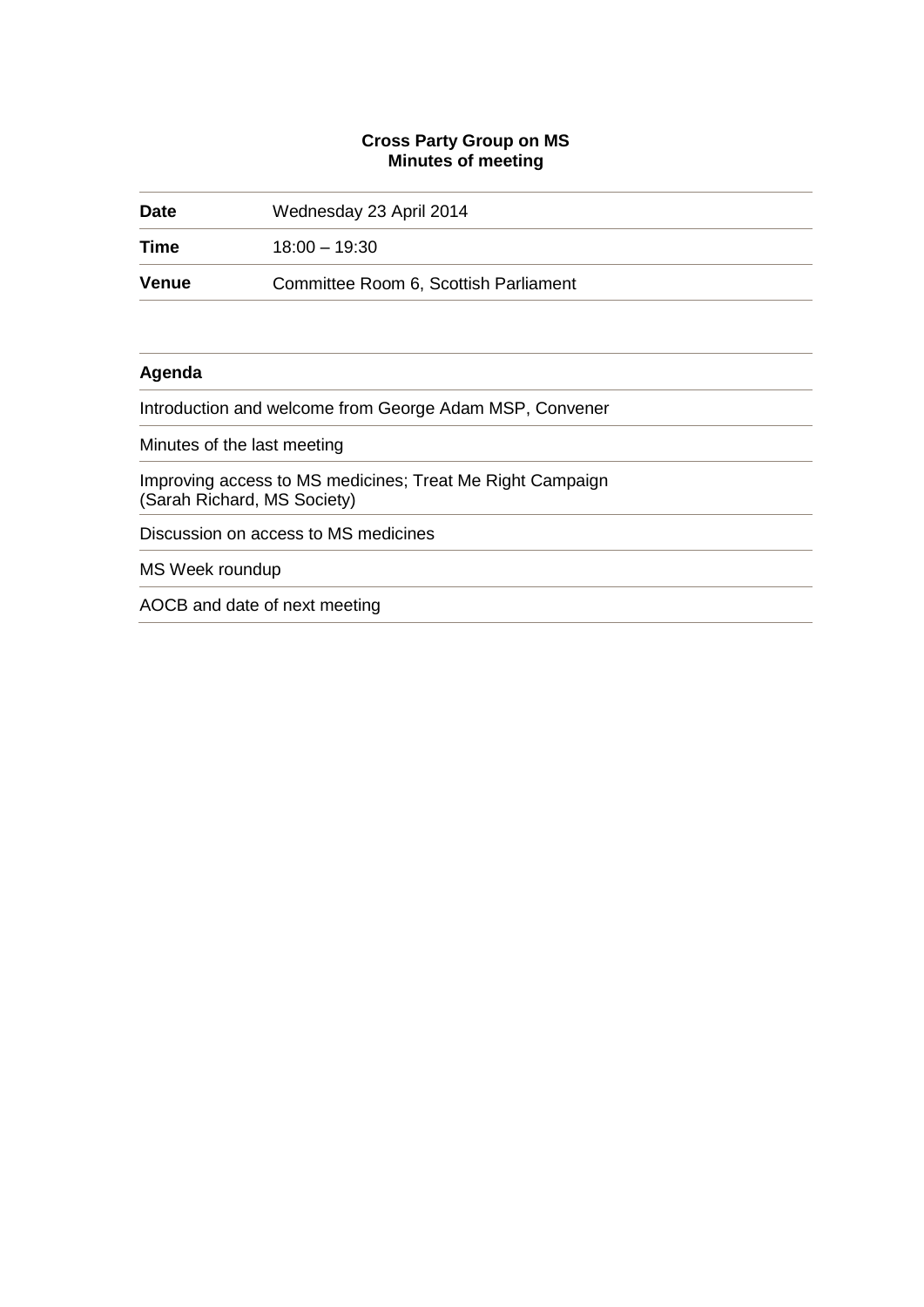# **Attendees**

### **MSP Members:**

George Adam MSP (Convener) Lewis MacDonald MSP (Vice Convener) Neil Findlay MSP John Finnie MSP Jim Hume MSP

## **Other attendees:**

| Duane Patterson          | MS Specialist Social Worker, Dundee Social Work Department |
|--------------------------|------------------------------------------------------------|
| Merv Graham              | Personal interest in MS                                    |
| Dr Belinda Weller        | Consultant Neurologist, NHS Lothian                        |
| Carole Macartney         | Chair, MS Therapy Centre Lothian                           |
| Sarah Richard            | Policy, Press and Campaigns Manager, MS Society            |
| Becky Duff               | Head of Policy and Communications, MS Society              |
| Gareth Marr              | Personal interest in MS                                    |
| Jacqui Downs             | MS Managed Clinical Network Manager, NHS Ayrshire          |
| <b>Martine Douglas</b>   | Neurology Business Manager, Biogen Idec - ABPI rep         |
| Karen Swan               | Market Access and Government Affairs, Genzyme - EMIG rep   |
| <b>Elizabeth Quigley</b> | Personal interest in MS                                    |
| Fiona Burns              | Personal interest in MS                                    |
| Stacey Adam              | Personal interest in MS                                    |
| Mairi O'Keefe            | <b>Chief Executive, Leuchie House</b>                      |
| Kathryn Fergusson        | Head of Medicines Policy, Scottish Government              |
| Graeme Allison           | Personal interest in MS                                    |
| Jonathan Randell         | Biogen Idec                                                |
| James Clayton            | Biogen Idec                                                |
| Kate Morgan              | Policy Officer, Myeloma UK                                 |

# **Apologies:**

| Nanette Milne MSP      |                                                            |
|------------------------|------------------------------------------------------------|
| <b>Bob Doris MSP</b>   |                                                            |
| <b>Anne Stewart</b>    | MS Specialist Nurse, NHS Highland                          |
| Gareth Marr            | Personal interest in MS                                    |
| Andrew Johnston        | Health Board Vice Chair, Dumfries and Galloway NHS         |
| Dr Stewart Donald      | Consultant in Rehab Medicine, NHS Lothian                  |
| Moira Flett            | MS Specialist Nurse, NHS Orkney                            |
| <b>Carly Gillespie</b> | MS Specialist Nurse, NHS Greater Glasgow and Clyde         |
| Iain Morrison          | <b>Chief Executive, MS Revive Support</b>                  |
| Cat Johnson            | Personal interest in MS                                    |
| Jenny Preston          | Consultant Occupational Therapist, NHS Ayrshire and Arran  |
| <b>Marion Butchart</b> | Government Affairs Manager Scotland, Novartis - ABPI rep   |
| Judith McSween         | Speech and Language Therapist, and personal interest in MS |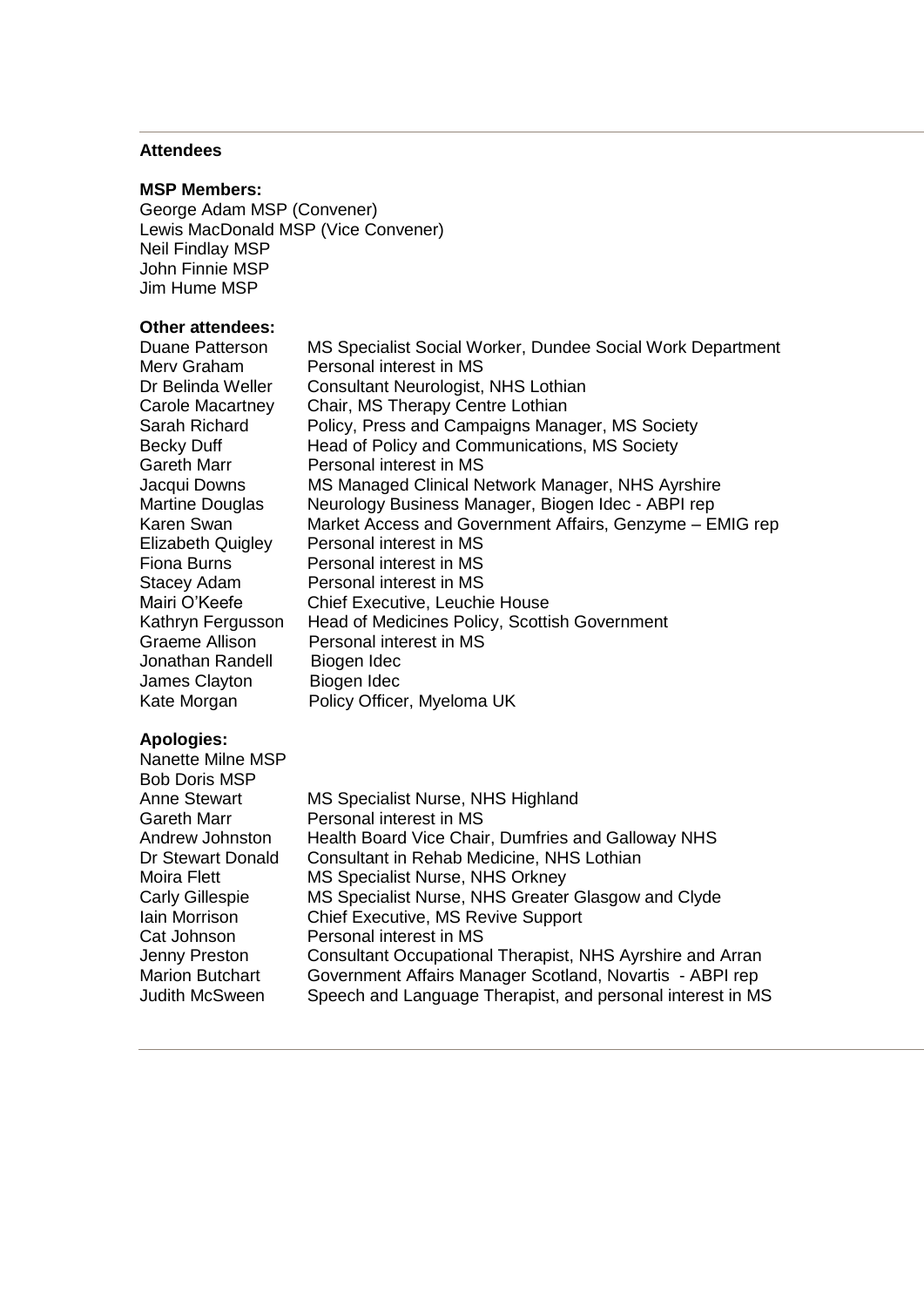### **1 Introduction and welcome from George Adam MSP, Convener**

Mr Adam welcomed members to the second meeting of the CPG on MS and noted that the meeting coincided with MS Week which was taking place the following week (28 April – 2 May). He stated that this would be the first MS Week to take place since the Cross Party Group had been established and that it was a really positive development to have the involvement of this group in raising awareness and having a focus for action this year.

### **2 Minutes of the last meeting**

The minutes of the meeting on 23/04/14 were agreed. The minutes were proposed by Fiona Burns and seconded by Martine Douglas.

### **3 Improving access to MS medicines; Treat Me Right Campaign**

Sarah Richard, Policy, Press and Campaigns Manager at the MS Society gave a presentation that looked at the current landscape of licensed MS medicines, as well as key issues that the MS Society is aware of around access to these medicines.

Key sources of evidence referred to included:

- Kobelt et al (2009) paper which discovered that the UK ranked  $25<sup>th</sup>$  out of 27 European countries in the use of disease-modifying medicines in MS.
- The MS Society's survey findings reported in *A Lottery of Treatment and Care: MS Services in Scotland and the UK* in 2013*.* This found that over 60% of people with relapsing MS in the UK (64% in Scotland) were not taking any diseasemodifying medicine. The survey also found that 68% of people in Northern Ireland were taking one of these medicines: more than twice the rate in Scotland.
- The same report found that only 2% of people were taking either Fampyra or Sativex which are licensed symptom management treatments designed to aid with mobility and managing severe spasticity respectively.
- MS Society Freedom of Information requests to Scotland's Health Boards which revealed that less than 10 people throughout Scotland had been able to access NHS funding for either Fampyra or Sativex between April 2012 and March 2013.
- MS Society research (2014) into treatment decision-making which found that 10% people with MS last spoke to a neurologist more than two years ago. It also found that when people had access to both information and specialists they were 69% likely to be on a treatment, compared to 7% of those who said they did not have good access to information and specialists.
- A series of MS Society *Voices for Change* focus groups held in six locations around Scotland between September 2013 and March 2014.

Some of the qualitative evidence from the *Voices for Change* focus groups was presented at the meeting. These focus groups explored in depth what the barriers to accessing licensed MS medicines are. It found some clear trends, including: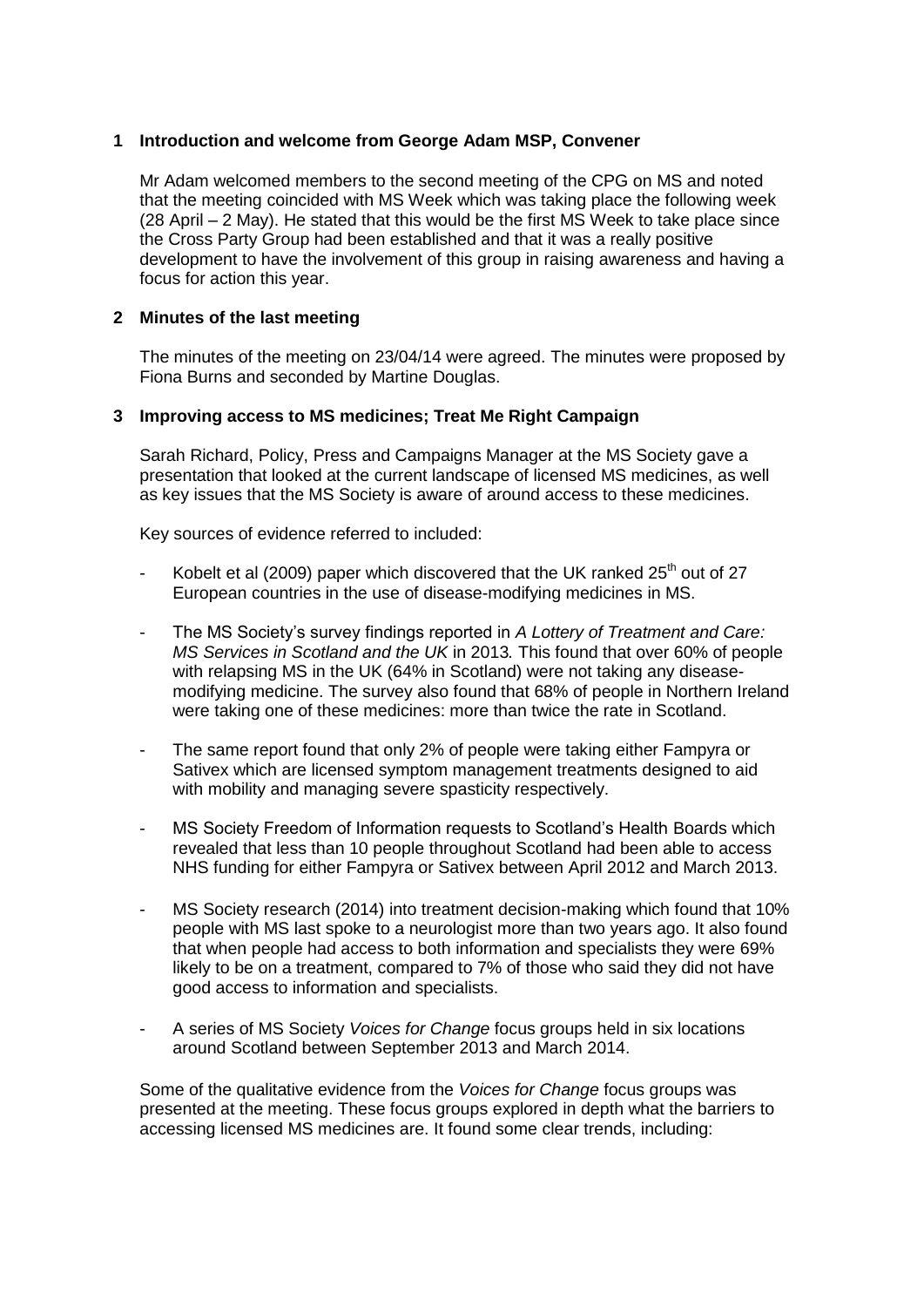- Very low awareness among people with MS of the existence of medicines, and of there being choices between medicines.
- Very positive relationships with specialists, but concern about not being able to access specialists as frequently as needed.
- People going through long, stressful funding applications for Fampyra and Sativex, the licensed medicines that have not been approved by the Scottish Medicines Consortium.

Some of the reported experiences that were presented at the CPG included individuals who had started on Fampyra and who had then faced a year's struggle to get funding from the Health Board, during which time they had been forced to stop treatment through inability to pay or had their treatment withdrawn.

Following this overview, Sarah gave an introduction to the MS Society's Treat Me Right Campaign which was due to be launched the following week during MS Week.

A detailed summary of information from the presentation, including the research and the goals of the Treat Me Right Campaign is reflected in the meeting paper that was circulated to members in advance (appended here for reference).

### **4 Discussion on access to MS medicines**

Questions and comments were invited from the Group. The following points were raised and discussed:

#### Access to non-SMC recommended medicines

Several members of the Group asked why Fampyra and Sativex had not been submitted for a review by the Scottish Medicines Consortium (SMC) as this was a major barrier to people accessing the medicines on the NHS.

Representatives from Biogen the manufacturer of Fampyra explained that making a submission to the SMC for Fampyra would be a huge challenge as they do not have the level and type of evidence required for critical appraisal. The company noted that it was currently working on getting data for the submission but that it would be another 5-10 years before it was in a position to make a SMC submission. The company added that it had halved the price of the product to make it more affordable to those purchasing it privately, and that it offers the product with a 4 week free drug scheme to let people see if it works for them.

Several members around the table commented that it was not acceptable to keep people waiting for access to an already licensed product for another 5-10 years and that access to it should not be restricted to those who have the financial means to pay.

In respect of the experiences shared by the MS Society there was concern about people starting a drug which proves beneficial for them and which they are then forced to stop because they cannot pay / the NHS is unwilling to pay. The company confirmed that people started on the treatment must be informed by their treating clinician that there is no guarantee the NHS will agree to funding it if they respond.

Sarah Richard confirmed that the MS Society was inviting both the manufacturers of Fampyra and Sativex to meet with them to discuss the issues around access to these medicines and it hoped that a solution could be found in the short and medium term. The MS Society wants to see these medicines available on the NHS to anyone who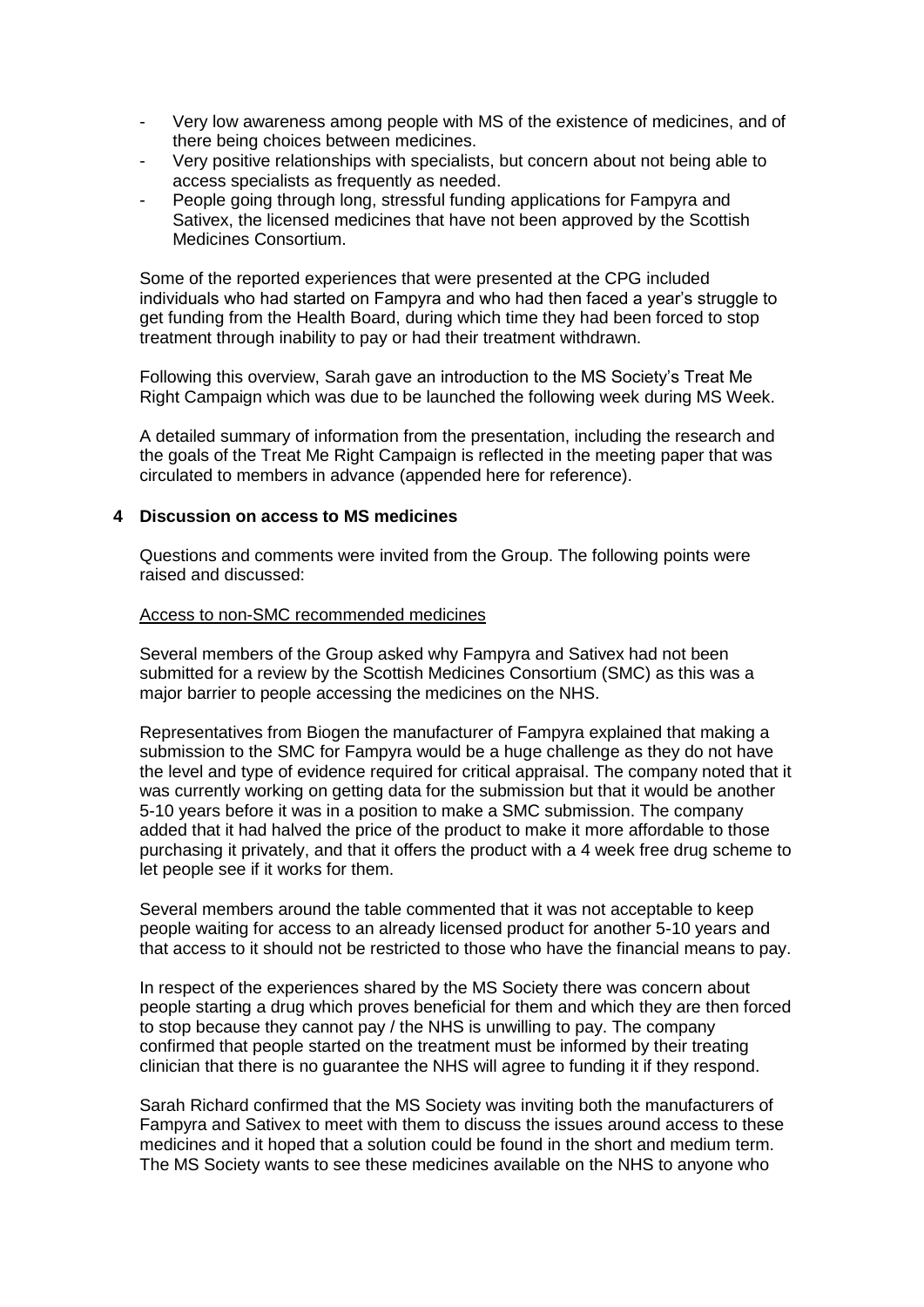needs them and is eligible for them, and the Individual Patient Treatment Request (IPTR) should be a last and temporary resort to NHS access.

Kathryn Fergusson from the Scottish Government commented that the Scottish Government had made a lot of positive changes to the processes around accessing medicines at both the SMC and Health Board levels. It is their view that the SMC route must be used to ensure equity of access to medicines; and that the Individual Patient Treatment Request (IPTR) route was not the way to increase access to medicines. She encouraged the manufacturers to engage with the SMC processes and noted that the Scottish Government would be willing to meet with the manufacturers to discuss concerns.

Dr Belinda Weller added that clinicians have a responsibility to IPTR applications as the only current route to access non SMC-recommended medicines; however she noted that it is disheartening when they are repeatedly turned down.

### Access to MS specialists and information

Several members commented on the findings around access to specialists and its influence on people being more likely to be taking a medicine.

Graeme Allison explained that in his experience you do have to push to see a neurologist. Merv Graham said that people diagnosed more recently are more likely to see a neurologist, whereas those who were diagnosed slightly longer ago when there were no or very few treatments available would probably have been told there was little or nothing that could be offered. These people may well still be in the dark even though there are now treatments that could help.

With regard to the much higher uptake of disease-modifying medicines in Northern Ireland Karen Swan noted that one possible explanation is that there are more nurses per capita in Northern Ireland than in Scotland. Sarah Richard added that people with MS in Northern Ireland have reviews with a specialist every six months. By comparison, in Scotland the Clinical Standards for Neurology state that people with MS should be offered a review every 12 months and this is not consistently met according to the survey and anecdotal evidence gathered by the MS Society.

Becky Duff added that while people are extremely positive about their interactions with specialists, frequency of access to them and workforce planning appears to be the problem. She added that while not everyone will be suitable for or want to be on treatment, they need to have the appropriate information, support and access to be able to exercise choice.

Kathryn Fergusson proposed to ask colleagues who deal with the Clinical Standards about the question of access to specialists and the measurement of this standard.

Dr Weller noted that the Clinical Standards say that people with MS with see a member of the specialist medical team, which does not necessarily mean a neurologist, and that this standard in itself is not unreasonable. She added that high rates of prescribing does not always mean better or responsible prescribing, and that while Scotland has room to improve it critically needs the data infrastructure – around prevalence and prescribing - to support it.

#### Data and the MS Register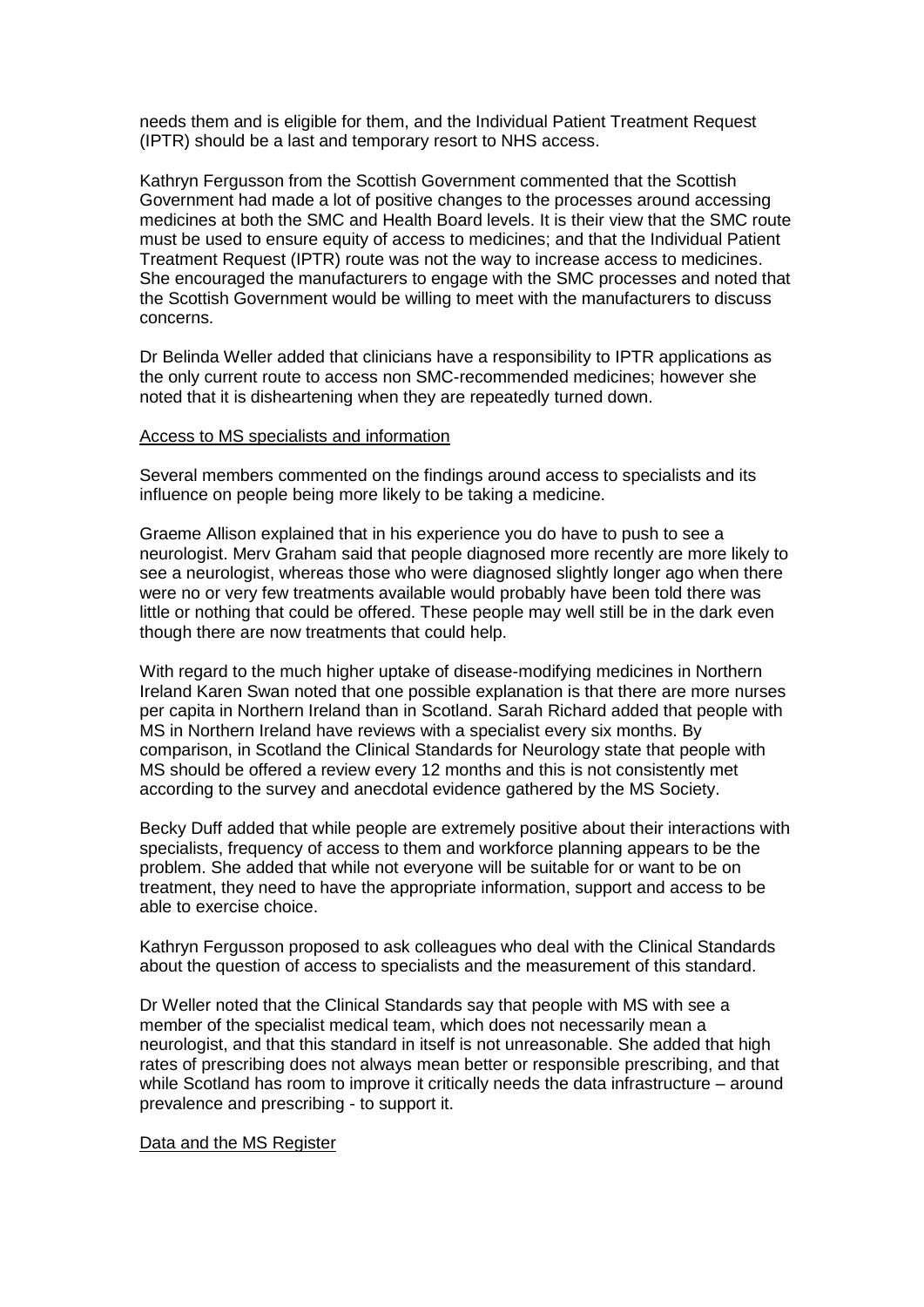Dr Weller explained that Scotland needs better data as a fundamental basis for supporting better and appropriate access to MS medicines. Scotland currently does not have fully accurate data on the number of people living with a MS diagnosis, nor data on treatments that are prescribed or discontinuation or outcomes from treatment. This is a fundamental shortcoming.

Dr Weller is involved in the Scottish MS Register which is an incidence register established in 2010. She explained that it has so far collected more than 2,400 records but it is lacking approximately 20-30% case ascertainment and is underresourced.

Several members felt that this resource was an asset with significant potential and the group agreed with George Adam's suggestion to raise the resourcing and development of the register as a priority action following the meeting.

### Other discussion points

Dwayne Patterson explained that in his role as a MS Specialist Social Worker there are a wide variety of other barriers affecting people's adherence to their medication. It was asked whether there was any evidence on treatment adherence. This was noted as an action for follow up after the meeting.

## **Actions**

The following actions were agreed:

- 1. The Convener and Vice-Convener to write to the Scottish Government to request further information on and support in relation to the MS Register and broader MS data infrastructure.
- 2. The MS Society to report back to the group on evidence around treatment adherence.
- 3. The MS Society to meet with the manufacturers of Fampyra and Sativex to explore issues and feed back to the group.
- 4. The Scottish Government to invite the manufacturer of Fampyra to meet to discuss access issues and the possibility of SMC review.

### **5 MS Week roundup**

Members shared the following information about planned MS week activity:

- MS Week Garden Lobby Reception. Wednesday 30 April, from 6 pm.
- MS Week Debate in the Chamber. Thursday 1 May, at 12 pm *(post meeting note: the transcript from this debate is appended).*
- Pop-up Leuchie event in Fife on 23 April; in-house symptom management talks at Leuchie House throughout MS Week; and a coffee morning at Leuchie House on Saturday 3 May.
- MS Therapy Centre film premiere showing of *When I Walk* at the Edinburgh Filmhouse on Monday 23 April.
- MS Social Worker, Dwayne Patterson is organising a drop-in clinic in Dundee
- The Ann Rowling clinic in Edinburgh is organising three days of *cake break* sales

### **6 AOCB and date of next meeting**